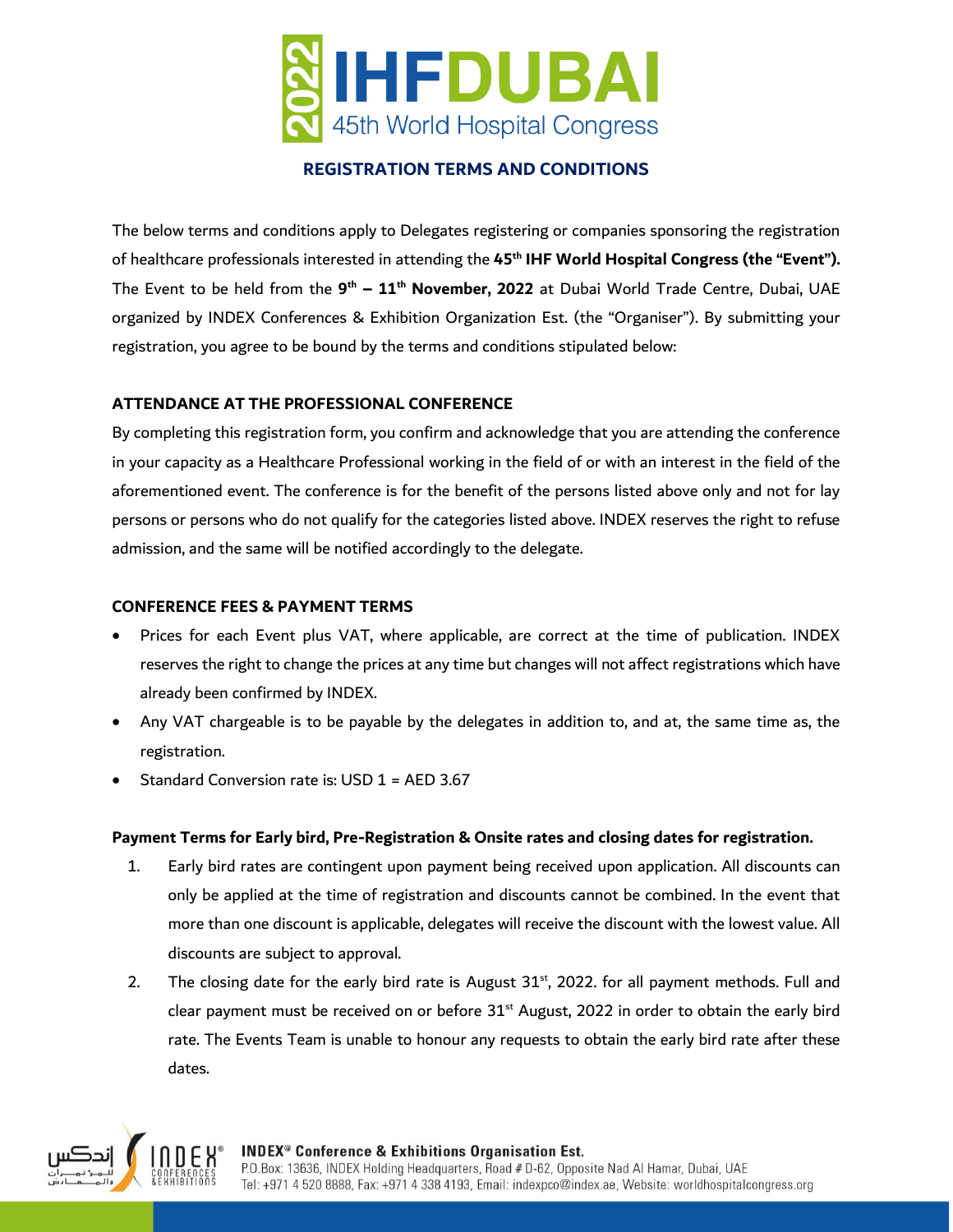

- 3. Pre-registration rates will be offered to delegates until the  $31<sup>st</sup>$  October, 2022 and payments via cheque, bank transfer, cash or credit card will be accepted. If payment in full is not received before the Event, INDEX reserves the right at its sole discretion and without liability either to require payment as a condition of entry to the Event or to refuse entry to the Event. No refunds of any proportion of fees already paid (if any) will be made and any balance of the fees will remain due and payable where entry to an Event is refused.
- 4. Onsite registration commences on November  $1<sup>st</sup>$ , 2022 and only payments via cash or credit card (online or onsite) will be accepted.

# **THIRD PARTY AND GROUP REGISTRATION**

- 1. If you are booking on behalf of another person, you confirm that you are authorised by that person to make the booking, and that the person has confirmed their agreement to be bound by these terms and conditions. You acknowledge and agree that both you and the person for whom you are making the booking will be bound by these terms and conditions mentioned herein.
- 2. You also acknowledge and agree to provide full and complete contact details of the delegates in the required format as requested by the Event's team.
- 3. INDEX shall not be liable for the consequences or damages directly or indirectly ensuing from incorrect, misleading, imprecise or incomplete information either contained in the registration form or based on any other details furnished by the Delegate; INDEX reserves the right to refuse to consider inadequately or not fully completed registration forms or registration forms submitted later than the date specified.

## **INFORMATION FOR REGISTERED DELEGATES**

- 1. Entry will be regulated through receipts issued by INDEX. Registration number will be issued only upon receipt of payment and entry to the conference will be permitted by the registration number. Please carry a print of the payment receipt and registration number.
- 2. In the event you have registered but yet to receive the payment receipt, please contact [indexpco@index.ae](mailto:indexpco@index.ae)

## **CANCELLATION, SUBSTITUTION/REGISTRATION TRANSFER & REFUND POLICY**

No refunds can be given. Conference fees once processed cannot be cancelled or refunded, however the following is permitted under the discretion of INDEX:

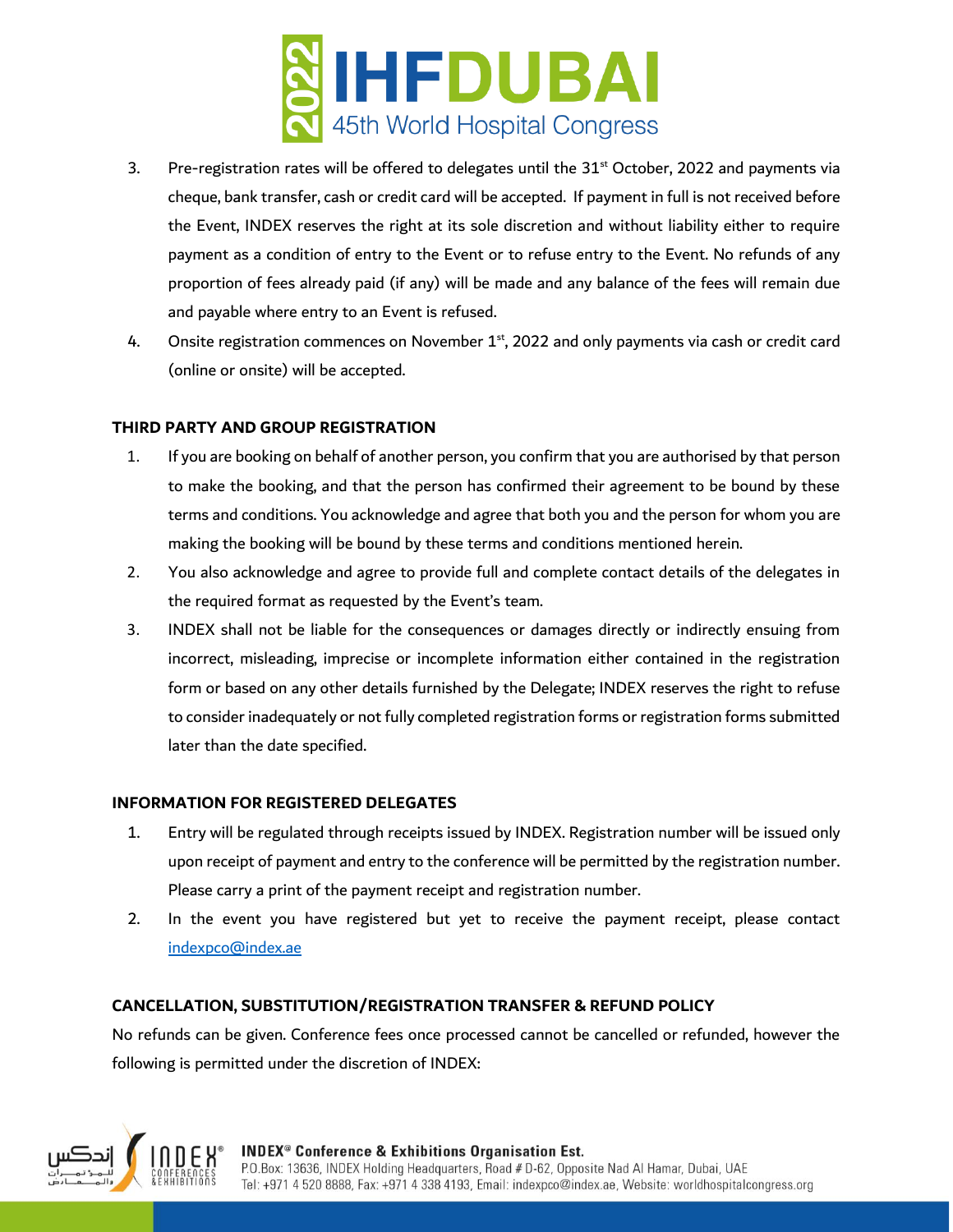

- 1. Registration may be transferred to another person (substitution) subject to agreement with INDEX and supported by clear written communication, in special conditions such as personal ailments or non-issuance of visas, INDEX reserves the right to reject such a request. (**Deadline for name change is dated October 26, 2022**).
- 2. In the event that INDEX cancels the Event for any reason (except for force majeure circumstances), you will receive 100% of the conference fee paid.
- 3. In the event that INDEX postpone an event for any reason (except for force majeure circumstances) and the delegate is unable or unwilling to attend on the rescheduled date, you will receive 100% of the conference fee paid.
- 4. Subject to the foregoing point 2 & 3, in the event of cancellation or postponement of the Event due to force majeure, no refunds will be given.
	- Partial Refund of 50% will be given to those who cannot attend due to COVID-related reasons. Valid proof must be presented (eg. positive RT PCR test (max 2 weeks prior to event), documentation indicating a recent change in travel restrictions.)
- 5. INDEX reserves the right to cancel any registration after confirmation in which case all fees paid will be refunded. You acknowledge that the refund of registration fees is your sole remedy in the event of cancellation of your registration by INDEX and all other liability is expressly excluded.
- 6. Except as specified above, no credits will be issued for other forms of cancellation.
- 7. INDEX is not responsible for any loss or damage as a result of a transfer, substitution, alteration and/or cancellation/postponement of an event. INDEX shall assume no liability whatsoever in the event this conference is cancelled, rescheduled or postponed due to fortuitous event, act of god, unforeseen occurrence or any other event that renders performance of this conference impracticable, illegal or impossible. For the purpose of this Clause, a fortuitous event shall include, but not limited to: war, fire, extreme weather or other emergencies.

## **PROGRAMME CHANGES**

Please note that Speakers and topics were confirmed at the time of publishing; HOWEVER, it may be necessary due to unforeseen circumstances to alter the content, timing speakers or venue. INDEX reserves the right at any time to postpone, change the format, alter or modify the advertised Speakers and/or topics if necessary, Delegates/Participants, content, location and timing of the Event or any other aspect of the Event, in each case without liability for any reason whether or not due to causes beyond its reasonable control. In the event that the conference is cancelled, and other aforementioned occurrences, delegates will be notified promptly prior to the advertised date of the event. INDEX accepts no liability in



#### **INDEX<sup>®</sup> Conference & Exhibitions Organisation Est.**

P.O.Box: 13636, INDEX Holding Headquarters, Road # D-62, Opposite Nad Al Hamar, Dubai, UAE Tel: +971 4 520 8888, Fax: +971 4 338 4193, Email: indexpco@index.ae, Website: worldhospitalcongress.org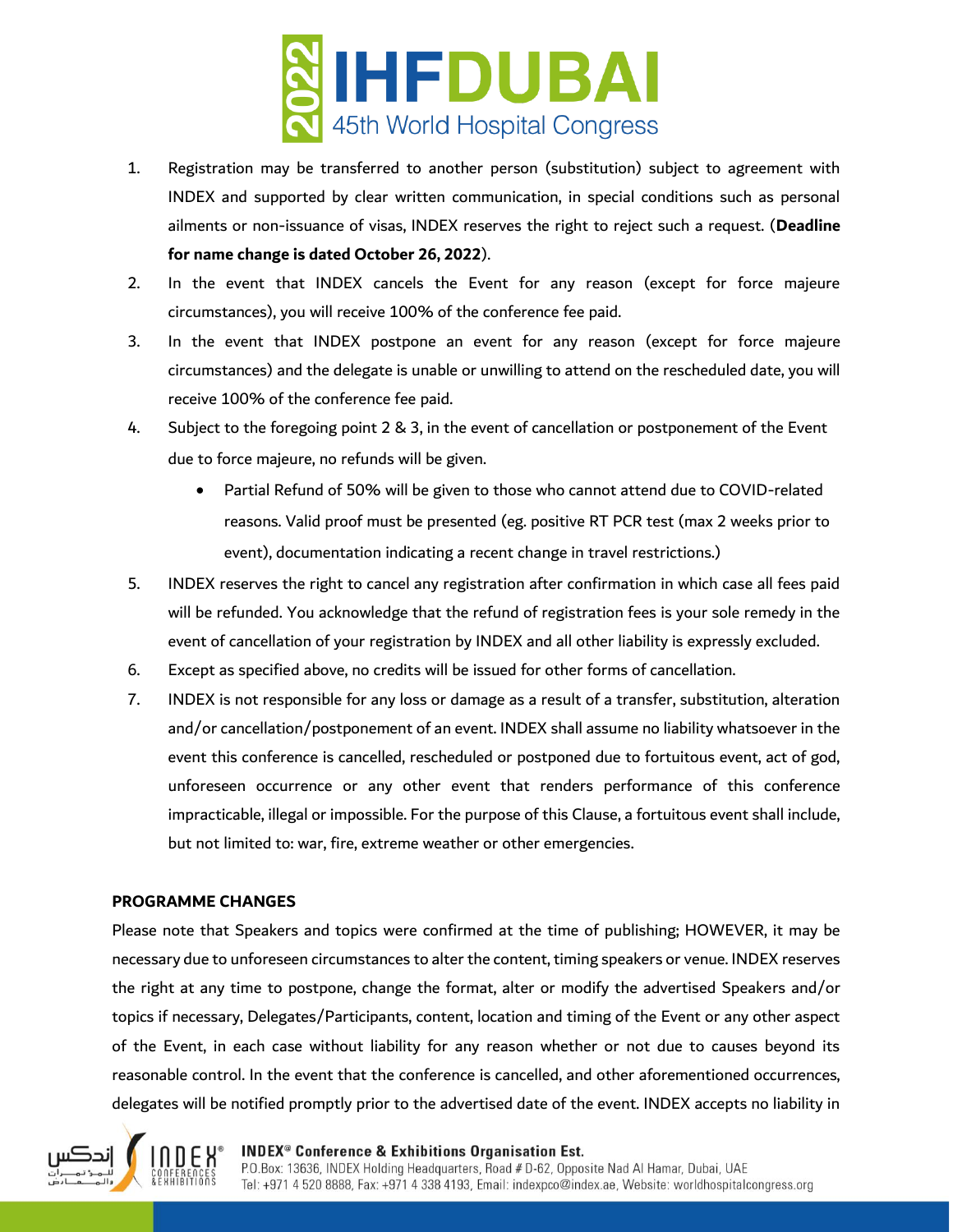

respect of any loss or damage, whether direct, consequential or otherwise arising from any delay in providing the conference or change of venue. Please visit the relevant site, which is updated regularly.

## **(Non – Appearance/Cancellation of Speakers)**

- Should Speaker(s) of this event fails to appear, either due to illness, accident or by cancellation, adverse weather conditions or any travel disruption, INDEX accepts no liability for these, and that neither party, nor any representative shall be liable for any payment and/or refunds.
- INDEX reserves the right without liability to refuse admission to, or to eject from the Event, any person in its absolute discretion, including (without limitation) any person who fails to comply with these terms and conditions or who in the opinion of INDEX represents a security risk, nuisance or annoyance to the running of the Event. You agree to comply with all reasonable instructions issued by INDEX or the venue owners at the Event.

## **BANKRUPTCY OR LIQUIDATION**

In the event of any Delegate committing an act of bankruptcy or if a limited company being wound up, this terms and conditions shall be determined void and all monies already paid shall be retained by INDEX.

## **ACCOMMODATION/TRAVEL**

- Please note that accommodation and travel are not included in the conference fee.
- Accommodation/ travel arrangement must be made by the Attending delegates.

## **PROMOTIONAL ACTIVITY**

- No Delegate shall engage in or permit filming, sound or video recording, telecasting and broadcasting at the Exhibition venue unless prior written approval is obtained from INDEX.
- No distribution of publicity materials is allowed during the conference anywhere within the vicinity of the Conference or anywhere else within the Exhibition Venue.

## **PHOTOGRAPHY AND OTHER IMAGE RECORDINGS**

• Photography and recordings photographs will be taken at the conference by an official Event photographer, which may be used by INDEX in post-event publicity and on future marketing materials. In registering to attend the conference, delegates agree to the official photographer taking such photographs, and to INDEX using the photographs as set out above. If you do not wish to be in any



#### **INDEX<sup>®</sup> Conference & Exhibitions Organisation Est.** P.O.Box: 13636, INDEX Holding Headquarters, Road # D-62, Opposite Nad Al Hamar, Dubai, UAE Tel: +971 4 520 8888, Fax: +971 4 338 4193, Email: indexpco@index.ae, Website: worldhospitalcongress.org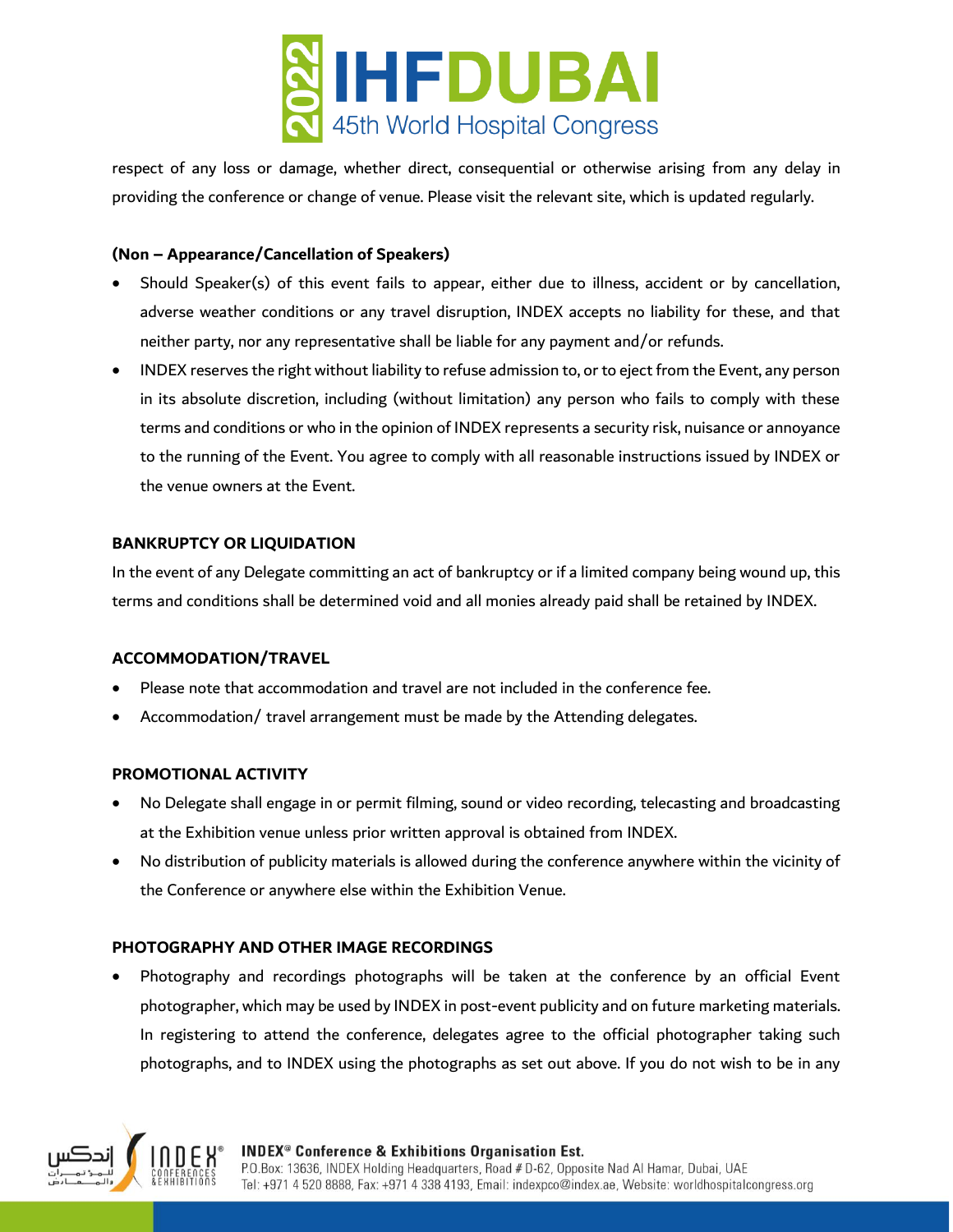

photography, kindly notify a member of INDEX Events Team immediately upon arrival at the conference for further guidance.

**NOTE: Please note that other attendees at the conference (delegates, speakers, exhibitors and sponsors etc.) may also take photographs and capture digital images for personal, non-commercial use, provided the photography is not disruptive. Photographs may not be published, sold, reproduced, transmitted, distributed or otherwise commercially exploited in any manner whatsoever ; Moreover; INDEX accepts no responsibility in connection with the use of these photographs.** 

## **DELEGATE IDENTIFICATION**

Full particulars of Delegate must be submitted to INDEX for approval and registration before they may be admitted to the Conference/Exhibition. As the personnel are approved by INDEX ('authorised personnel') they will be issued badges for identification and admission purposes. Delegate shall procure that authorised personnel:

- i. Display their badges conspicuously whilst in the Venue; and
- ii. Do not pass their badges to other persons.

**\*Delegate must wear the identification badges issued by the Organiser at all times. Additional attendees/staff will be permitted upon payment of the relevant registration fees.** 

# **NOTE: For verification purposes, INDEX shall reserve the right to request for any identification.**

## **DATA PROTECTION**

• INDEX may collect and process personal company data, which may include personally identifiable data such as the contact person's email, address and contact number ("personal data") in order to perform its obligations pursuant to this Terms and Conditions as well as to provide Delegate information about future events. INDEX will mainly collect the personal data directly from Delegates when they complete the Application Form or through other approved INDEX third party service providers. Provision of the personal data would be mandatory. Without such information INDEX may not be able to perform its obligations under this Terms and Conditions, such as to contact the Delegate with anything related to the registration/Event (if any).

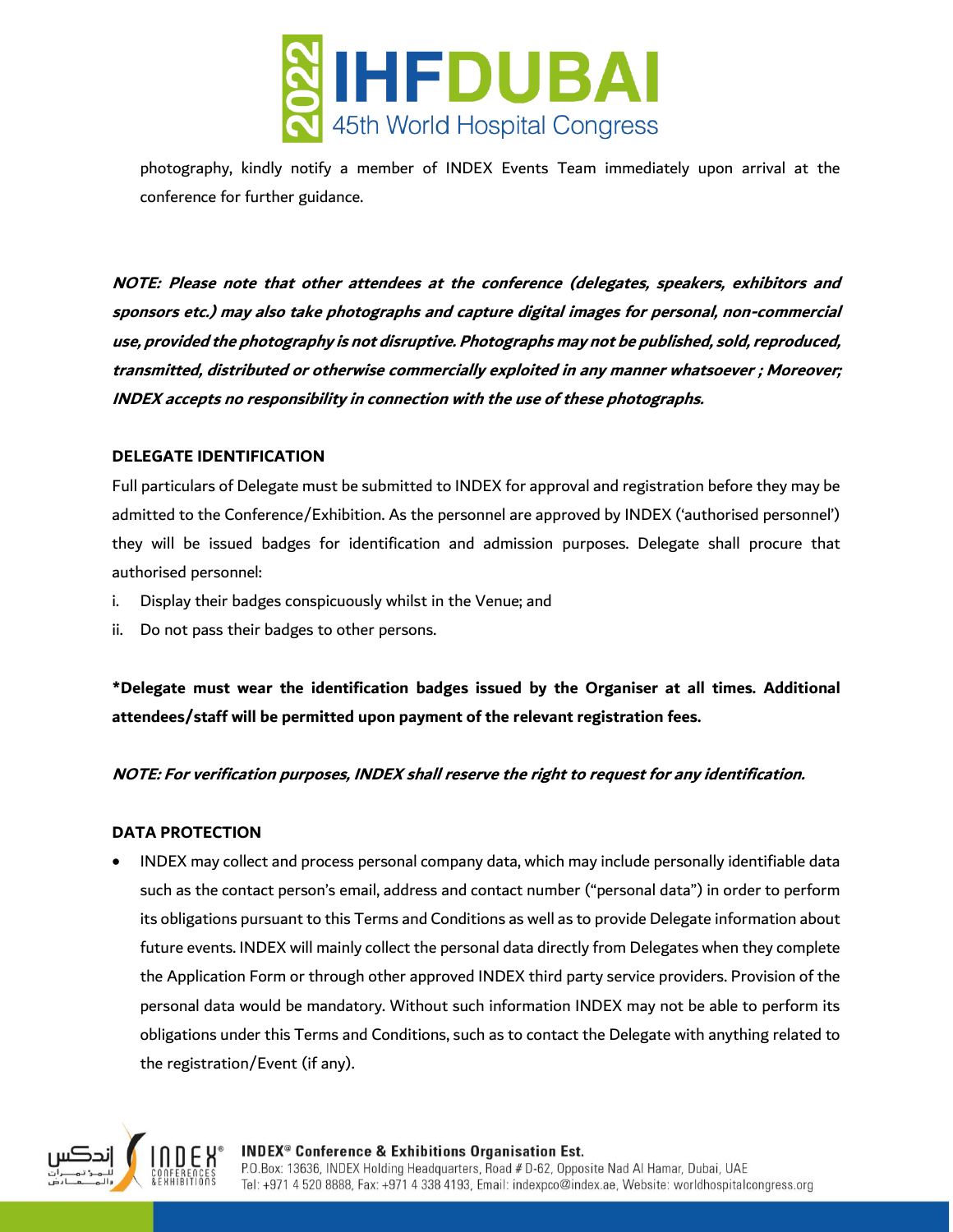

- Such data will generally not be transferred or shared with any other entity, though there may be disclosure or sharing of personal data for purposes of compliance with laws, regulations or directives by regulators or authorities. By submitting personal company data to INDEX and signing the application form, Delegate's expressly consent, on behalf of their officers and employees, to the transfer and processing of that personal company data in the UAE and elsewhere.
- In addition, the personal data you provide in your registration will be used by the International Hospital Federation (IHF) to get in touch with you regarding updates and activities of the IHF according to IHF's privacy policy. If you wish to unsubscribe from IHF's mailing list you can do so anytime or contact [ihf.secretariat@ihf-fih.org.](mailto:ihf.secretariat@ihf-fih.org)

\*Compliance with all applicable data protection laws is of the utmost importance, this also includes the European General Data Protection Regulation of May 2018 (Regulation (EU) 2016/679) (the GDPR). Where shared Personal Data that constitutes EU Personal Data is transferred by the Organiser in a location outside of the European Economic Area "EEA", the Organiser shall comply with its obligations pursuant to Chapter 3 of the GDPR (Rights of the data subject) and Part V of the PDPA (Access to and Correction of Personal Data).

## • **Consent and rights of the delegate**

- i. By agreeing to this Terms and Conditions, the Delegate consent to the collection and use of his/her personal data as outlined in this Statement, including the use and provision of his/her personal data for direct marketing. Please send requests to access or correct data, to cease communications, and questions or complaints to: E-mail: [indexpco@index.ae](mailto:indexpco@index.ae)
- ii. Delegates' information is kept on INDEX group companies' database and used by INDEX group companies to assist in providing selected products and services which may be of interest to the Delegates and which will be communicated by letter, phone, fax, email or other electronic means. The personal information which you provide to us will be held by us on a database and may be shared with INDEX group of companies for direct marketing purposes. Please note, however, that INDEX may release the Delegate's personal data if required to do so by law, or by search warrant, subpoena or court order.
- iii. For company-related data, INDEX utilise such information for the purpose of sending eventrelated offers, managing business processes with you as a Delegate, information and advertising

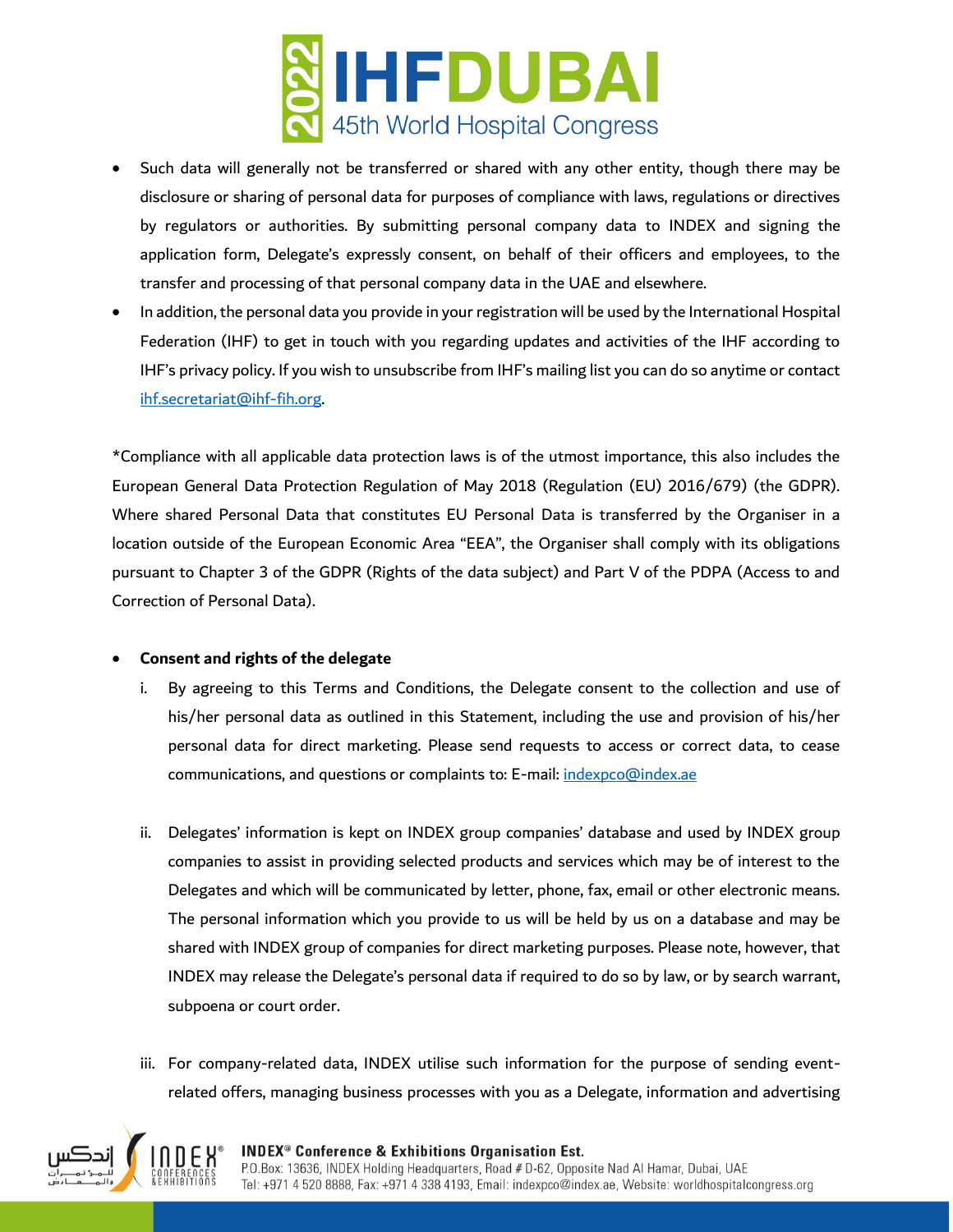

prior and after the event, communication and delegate databases updating in the UAE and abroad, and market research.

iv. If you do not wish your personal data to be used together with the company data, you are free to object at any time to the further use and communication of your personal data to third parties by emailing it to us at [indexpco@index.ae](mailto:indexpco@index.ae)

**NOTE: Each delegate badge will be marked with a barcode which can be scanned by Exhibitors to capture your personal information such as your name, job title, organisation and email address. Please inform the exhibitor at the time if you do not wish to have your details scanned.**

## **DISCLOSURE OF INFORMATION**

Delegate's personal data without the data subject's permission, will not be disclosed or shared with any third parties for purposes other than those stated at the time the data was collected. INDEX will retain the personal data it hold confidential but in certain circumstances, may provide or transfer the personal data to:

- i. Its agents, advisers, service providers, contractors, and auditors, in connection with their operations and/or services for facilitating and enhancing their operations, conducting analysis, research and auditing based on the personal data;
- ii. Its overseas offices, affiliates, joint ventures partners, which are also exhibition organisers, for the purpose of conducting direct marketing in relation to the promotion of and invitation to their trade fairs in UAE and around the world;
- iii. Persons to whom the Organiser is required to make disclosure under applicable laws in or outside the United Arab Emirates.

## **COPYRIGHT**

All intellectual property rights in all materials produced or distributed by INDEX Conferences and Exhibitions in connection with this Event is expressly reserved and any unauthorised duplication, publication or distribution is prohibited.

## **FORCE MAJEURE**

INDEX shall be under no liability if it shall be unable to carry out any provision of the Terms and Conditions for any reason beyond their control including Act of God, legislation, war, terrorist activity, fire, flood,

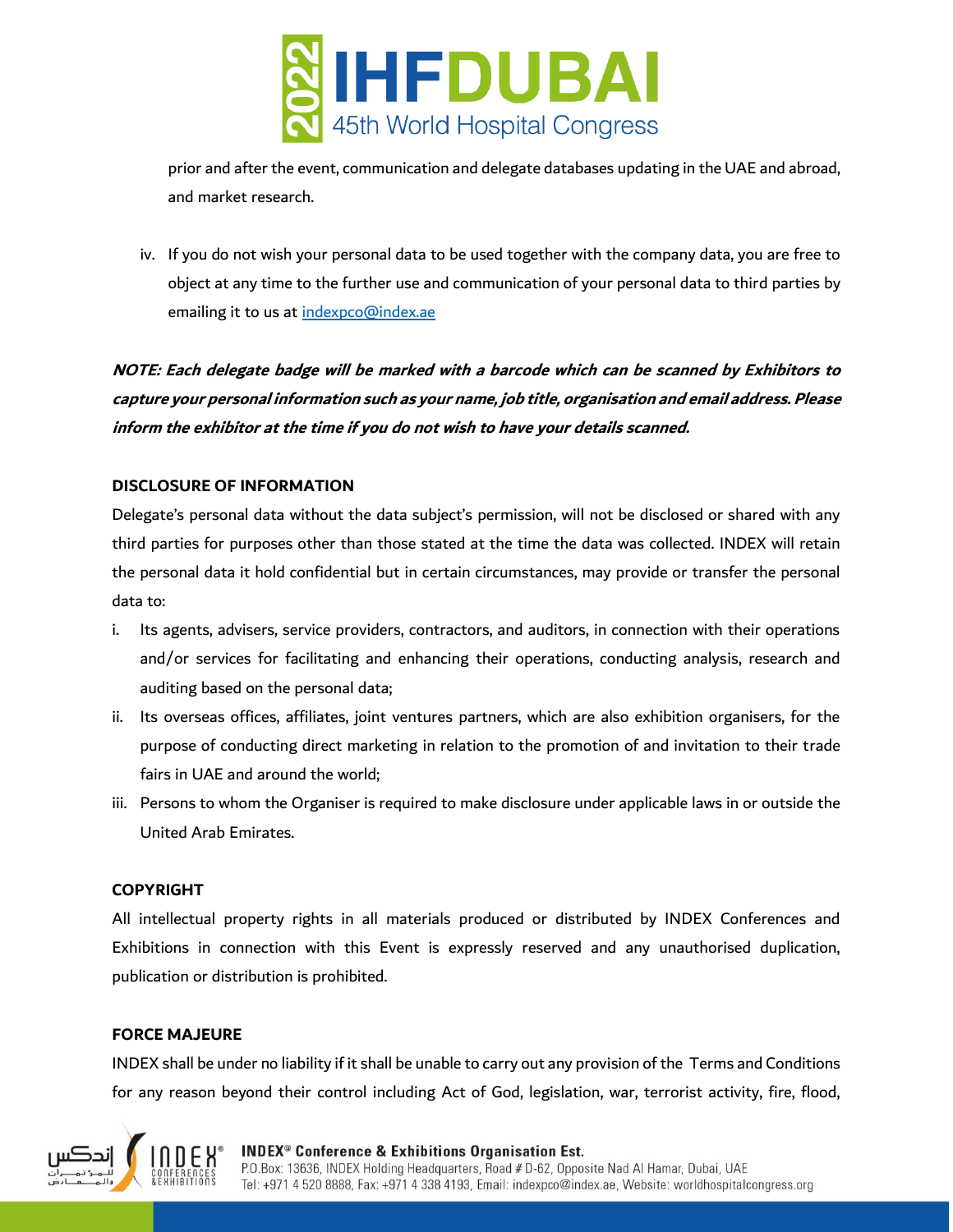

drought, failure of power supply, lock-out, strike or any other general cases of "force majeure" whether or not "ejusdem generis" with the foregoing or any cause not within INDEX control or for any loss or damage sustained in the event that the opening or holding of the Exhibition is prevented, postponed or abandoned or if the hall becomes totally or partially unavailable for the holding of the Exhibition due to any of the foregoing causes.

## **EXCLUSION OF LIABILITY**

INDEX excludes all liability for loss, injury or damage to persons or property at the Event. All indemnities, warranties, terms and conditions (whether express or implied) are excluded. INDEX accepts no liability for any loss or damage whatsoever that you may suffer in connection with or arising from the Event whether direct, indirect or consequential (including but not limited to loss of profit, loss of business or any other type of economic loss) or otherwise. In the event that INDEX is liable to you for any reason, it's total liability to you in relation to the Event (whether under these terms or conditions or otherwise) is limited to the amount of the registration fees paid by you to INDEX ONLY. The limitations and exclusions in this condition only apply to the extent permitted by applicable law.

#### **AMENDMENT**

INDEX reserves the right to amend these terms and conditions from time to time and you will be subject to the terms and conditions in force at the time your registration is submitted.

## **ADDITIONAL RULES AND REGULATIONS**

- INDEX reserves the right to interpret, alter and amend these General Terms and Conditions and to issue additional rules and regulations at any time they consider necessary for the orderly operation of the Exhibition, all interpretations of these Conditions and any additional rules and regulations by the Organiser shall be final.
- Delegate shall abide by the rules and regulations of the Exhibition Venue which are deemed to be integral parts of and incorporated into these General Terms and Conditions. In the event of conflict between the provisions of such rules and regulations and these General Terms and Conditions, these General Terms and Conditions shall prevail.
- In the event of a breach of any of the conditions herein INDEX may in all cases retain all monies paid by the Delegate and recover further monies from the Delegate as provided herein. All communications should be addressed to:



#### **INDEX<sup>®</sup> Conference & Exhibitions Organisation Est.**

P.O.Box: 13636, INDEX Holding Headquarters, Road # D-62, Opposite Nad Al Hamar, Dubai, UAE Tel: +971 4 520 8888, Fax: +971 4 338 4193, Email: indexpco@index.ae, Website: worldhospitalcongress.org